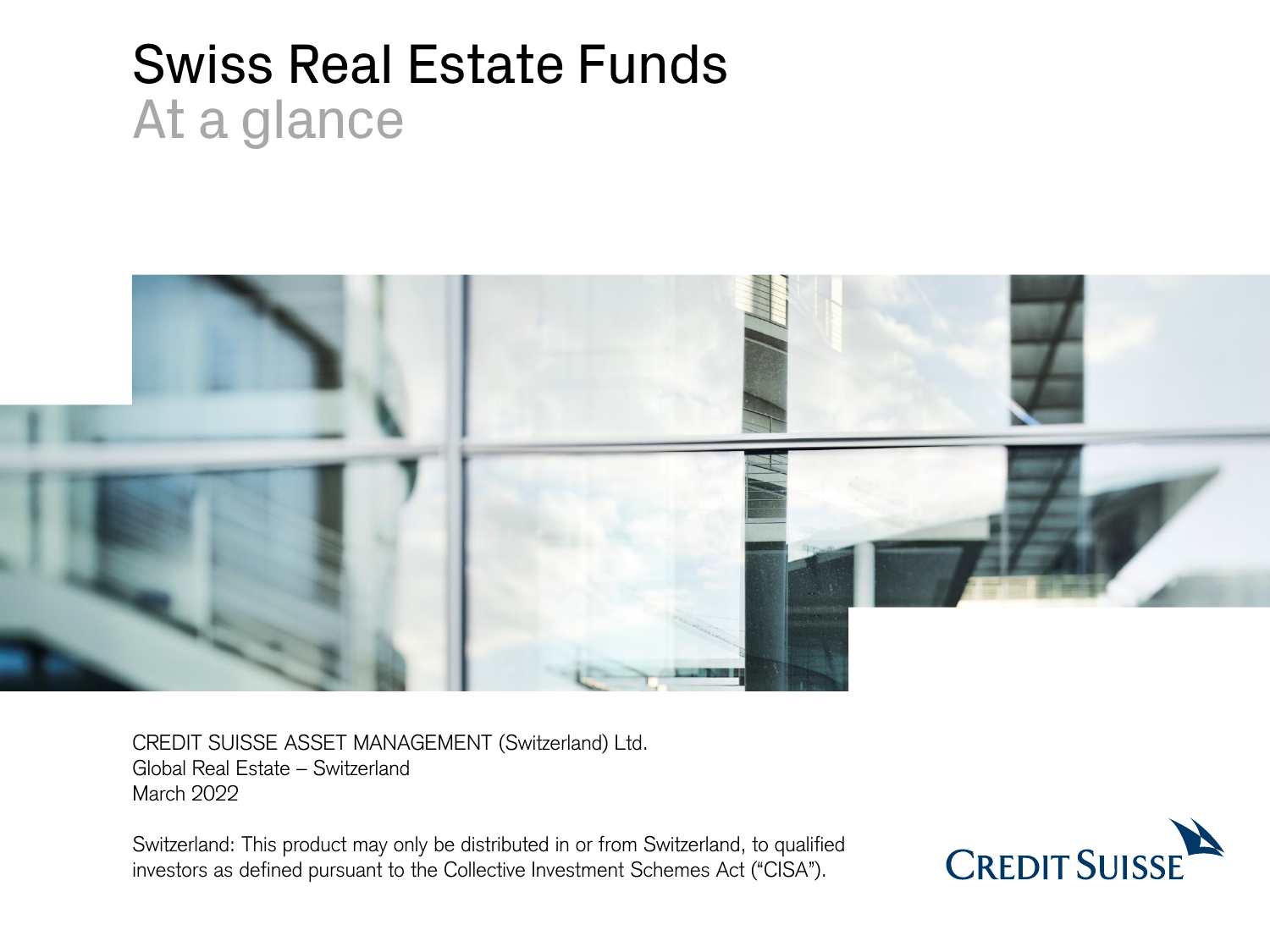# Agios and Disagio of the Swiss Real Estate Funds Average of listed funds<sup>1</sup>: 35.1%



Sources: Credit Suisse Asset Management (Switzerland) Ltd., Datastream, last annual or semi-annual report of the funds Last data point: 31.03.2022

1 If the other funds CS 1a Immo PK and CS REF International are included, the weighted agio is 32.2%.

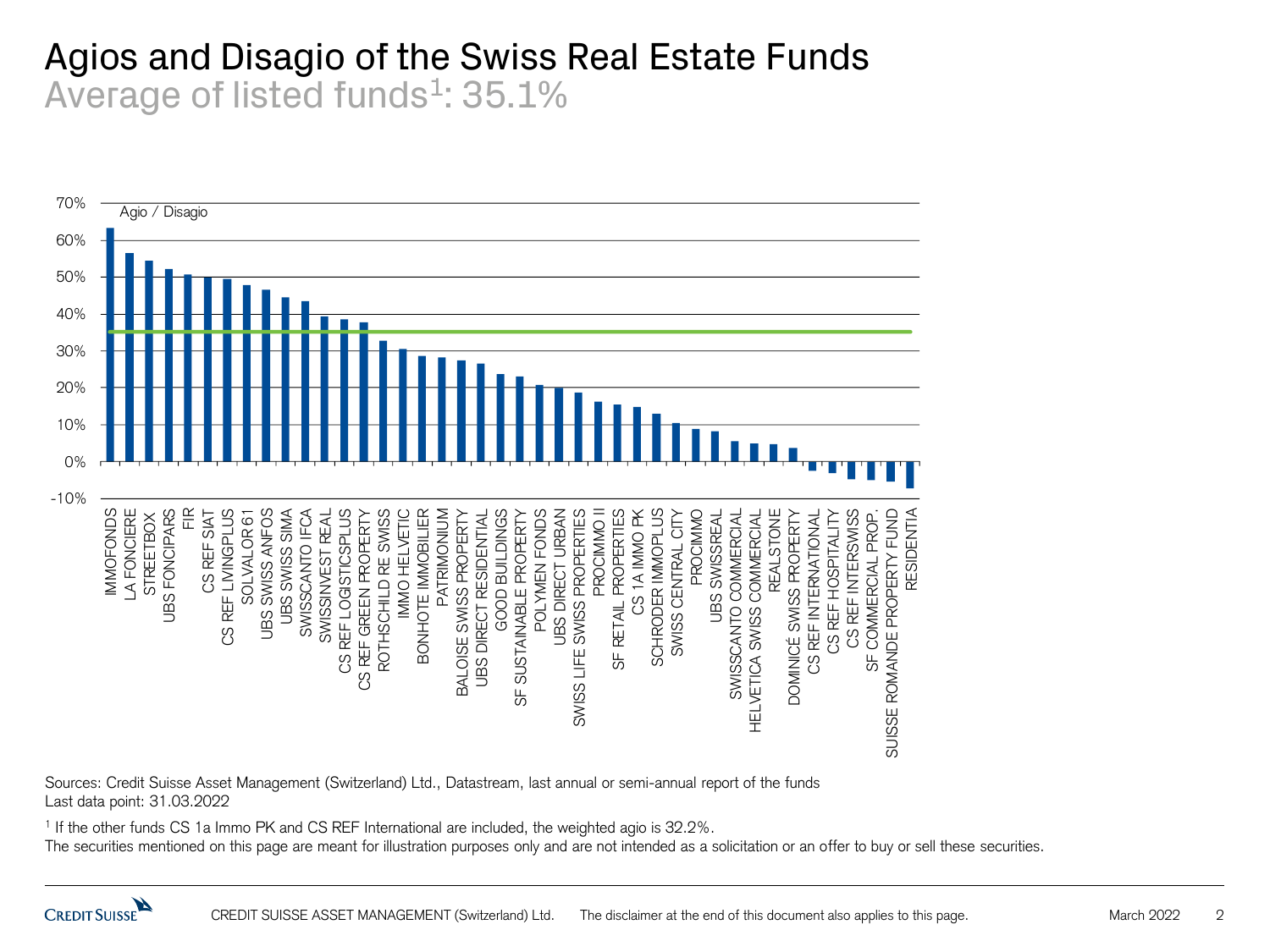#### Agios and Disagio of the Swiss Real Estate funds Month-on-month and year-to-date change



Sources: Credit Suisse Asset Management (Switzerland) Ltd., Datastream, last annual or semi-annual report of the funds Last data point: 31.03.2022

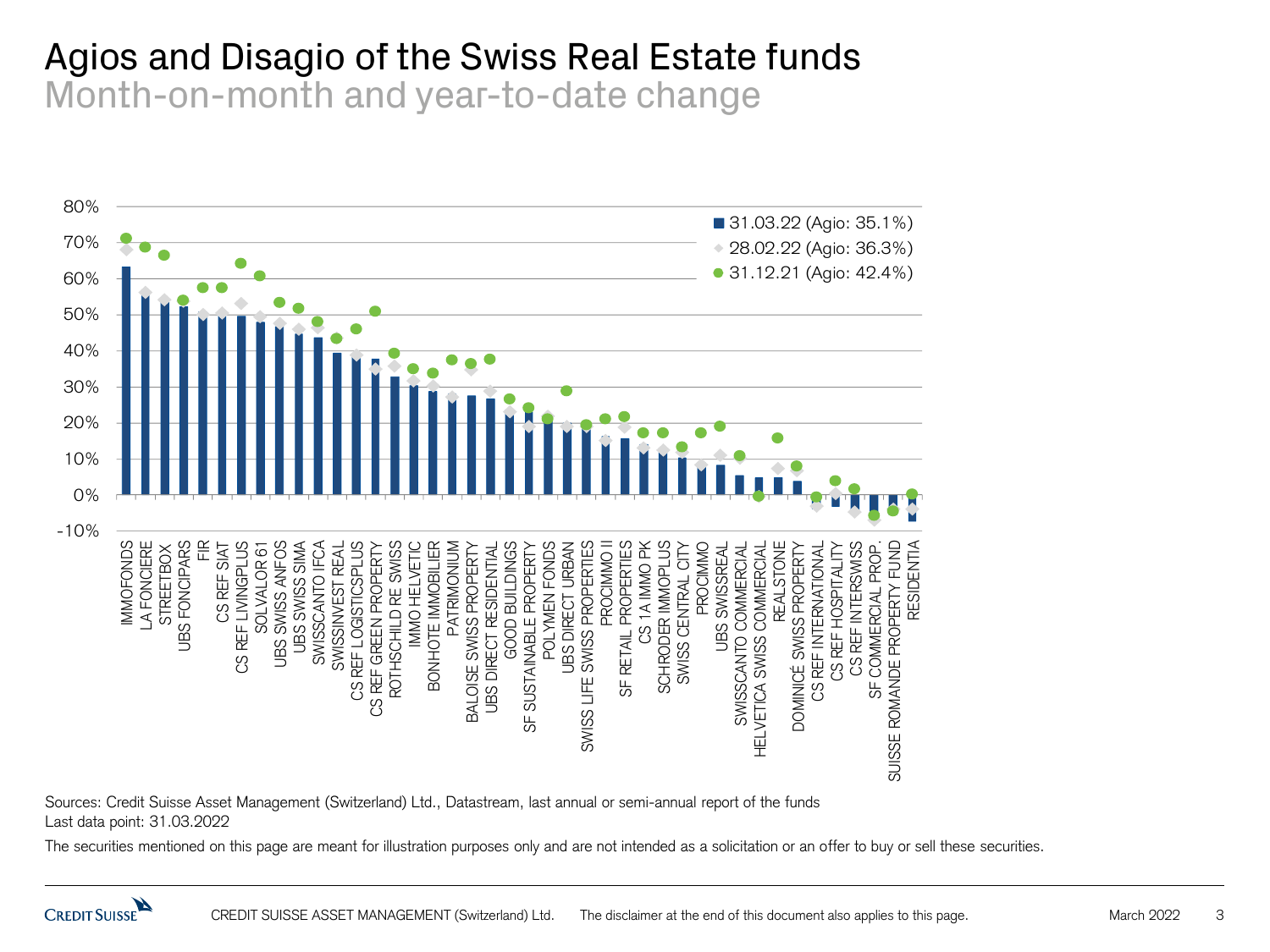# Agios and Disagio of the Swiss Real Estate funds Close link between Agios and longterm interest rates



Sources: Credit Suisse Asset Management (Switzerland) Ltd., Datastream, last annual or semi-annual report of the funds Last data point: 31.03.2022

The graphic shows the link between longterm interest rates (horizontal axis) and the average Agio/Disagio since 1990 at the end of each quarter. Basically the following rule applies: The higher the interest rates, the lower the Agio/Disagio. Beside the link to interest rates there are other factors influencing the Agio/Disagio like demand sentiment, new products, tax advantages of products, etc.).

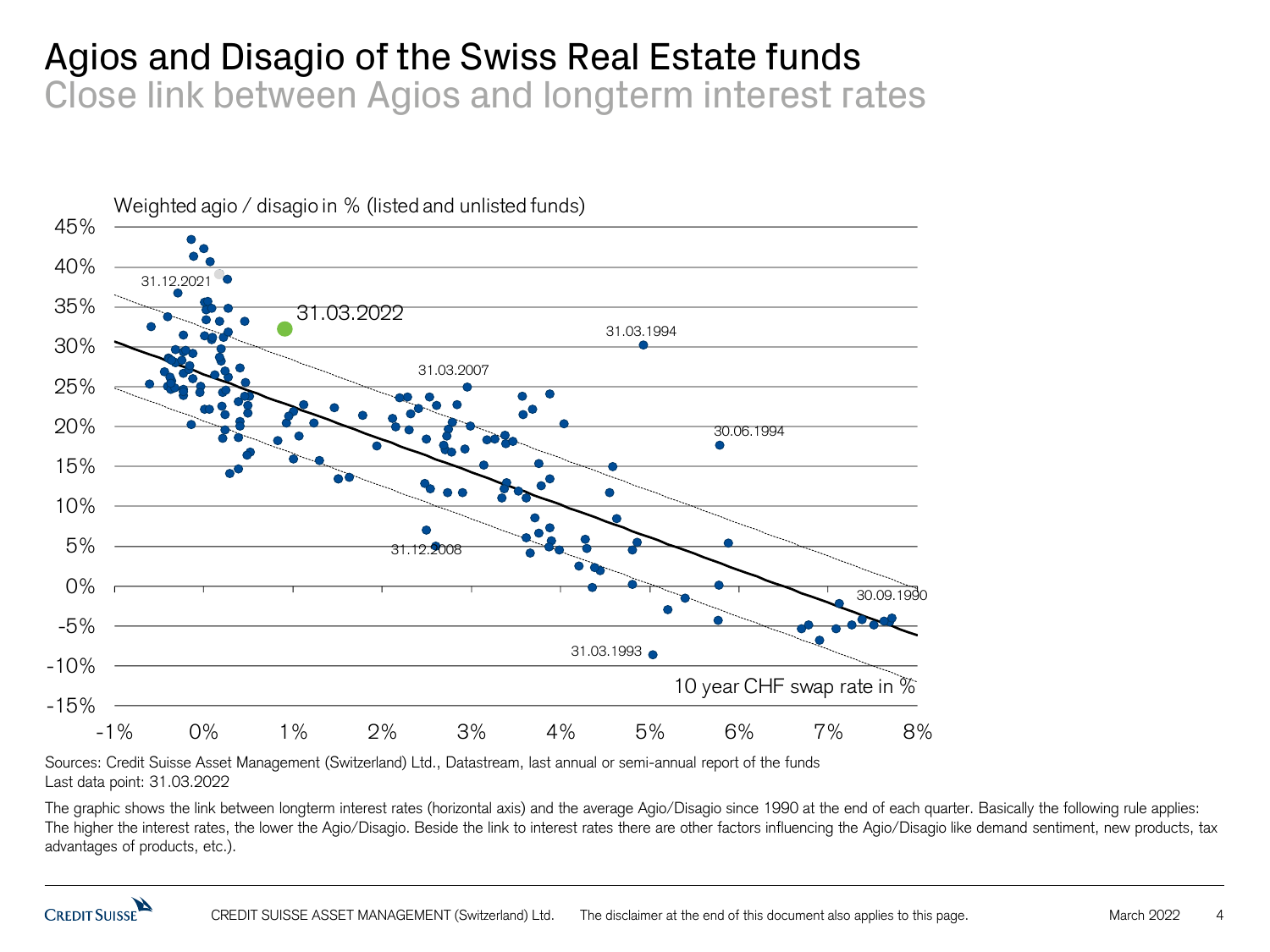# Agios and Disagio of the Swiss Real Estate funds Development since 1990



Sources: Credit Suisse Asset Management (Switzerland) Ltd., Datastream, last annual or semi-annual report of the funds Last data point: 31.03.2022

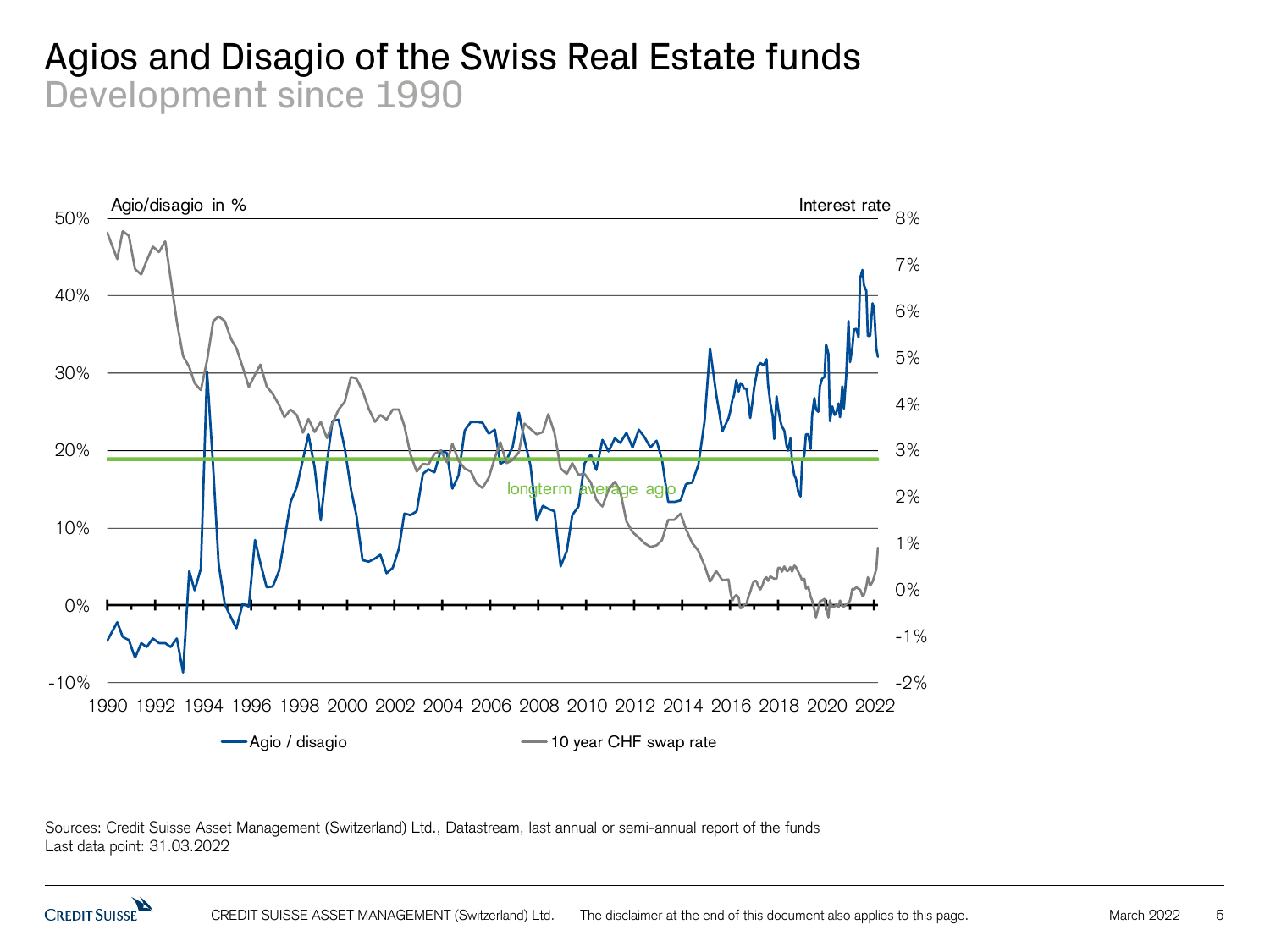# Agio development since October 2008

Development of Commercial and Residential Real Estate Funds



Sources: Credit Suisse Asset Management (Switzerland) Ltd., Datastream, last annual or semi-annual report of the funds Last data point: 31.03.2022

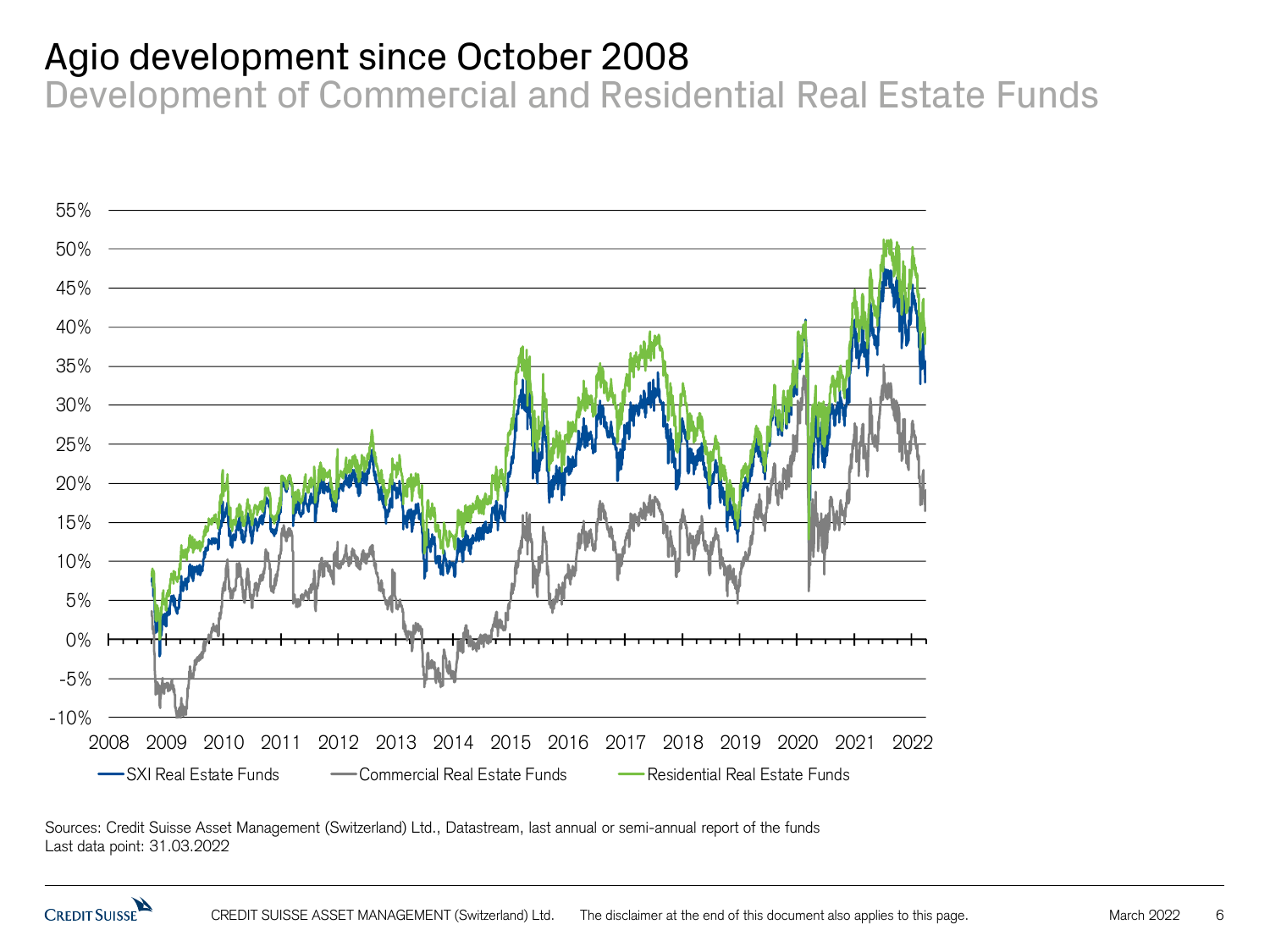# Average monthly turnover of Swiss Real Estate funds Between April 2021 and March 2022 in mn CHF



Sources: Credit Suisse Asset Management (Switzerland) Ltd., Datastream Last data point: 31.03.2022

CS 1a Immo PK, CS REF International: OTC-trading.

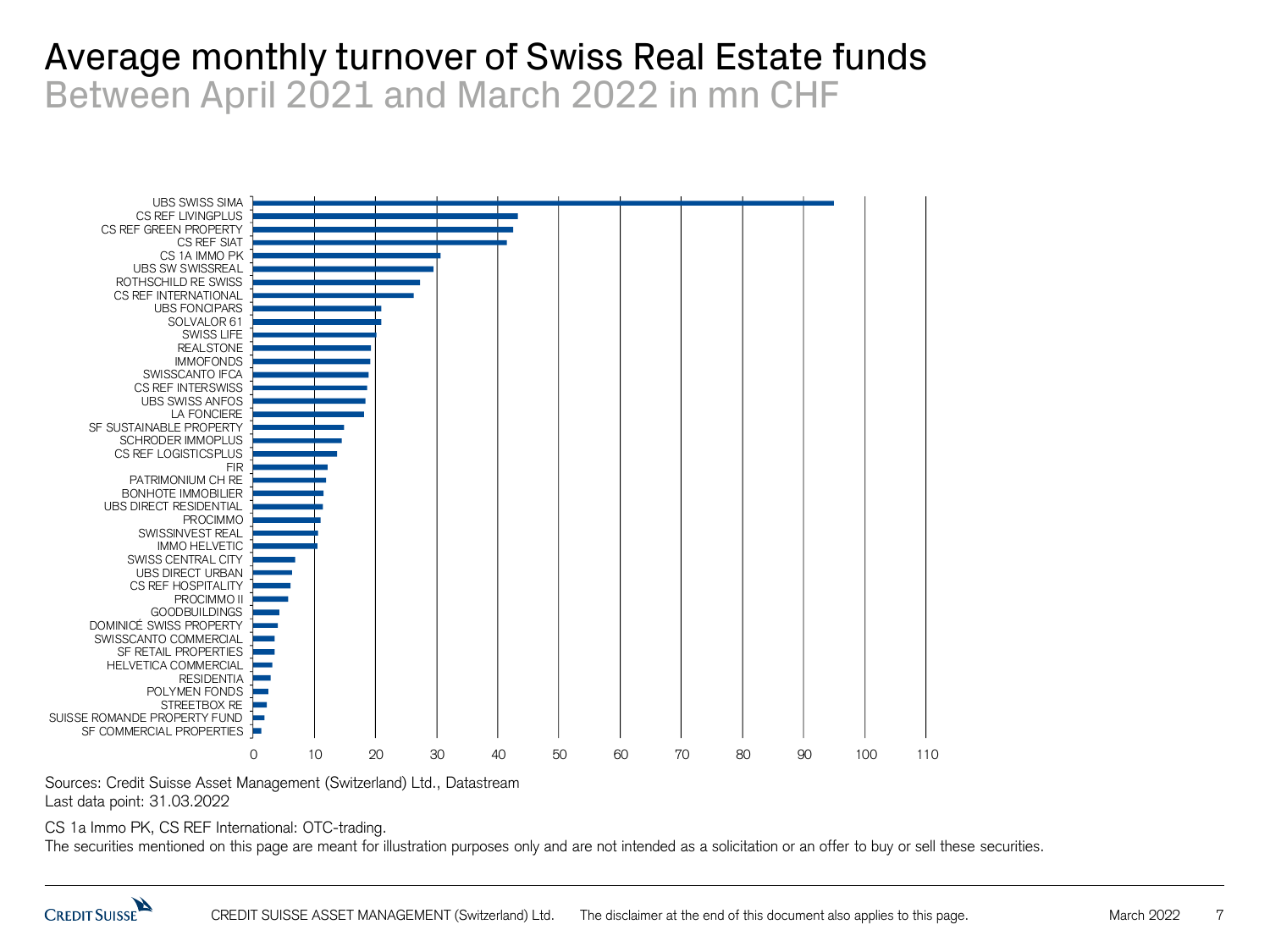# Distribution yield of Swiss Real Estate funds

Distribution per share compared to the share price



Sources: Credit Suisse Asset Management (Switzerland) Ltd., Datastream, last annual report of the funds Last data point: 31.03.2022

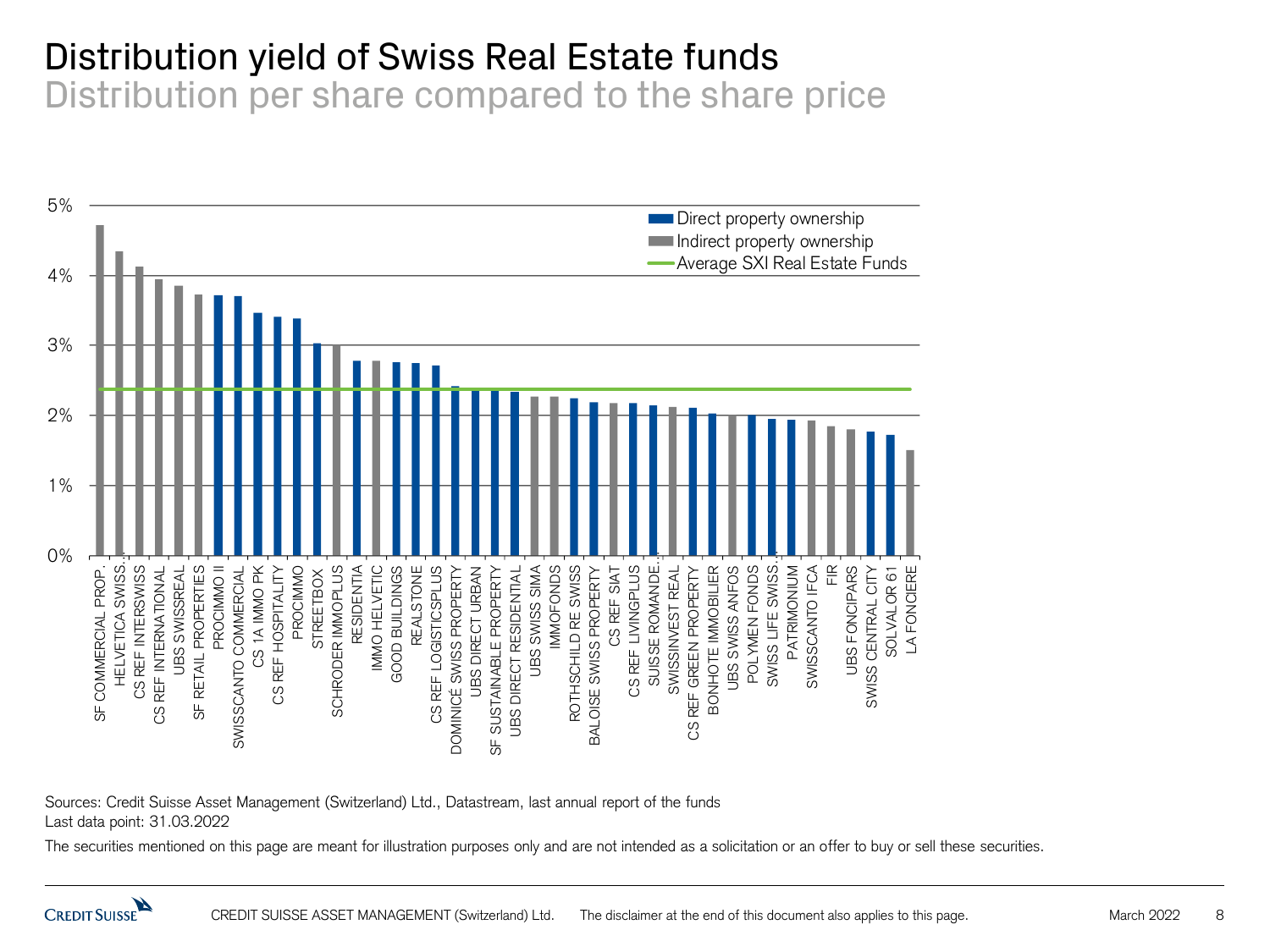# Distribution yield of Swiss Real Estate funds

Compared to 10 year Swiss government benchmark bond



Sources: Credit Suisse Asset Management (Switzerland) Ltd., Datastream, last annual report of the funds

Last data point: 31.03.2022

Historical performance indications and financial market scenarios are not reliable indicators of future performance.

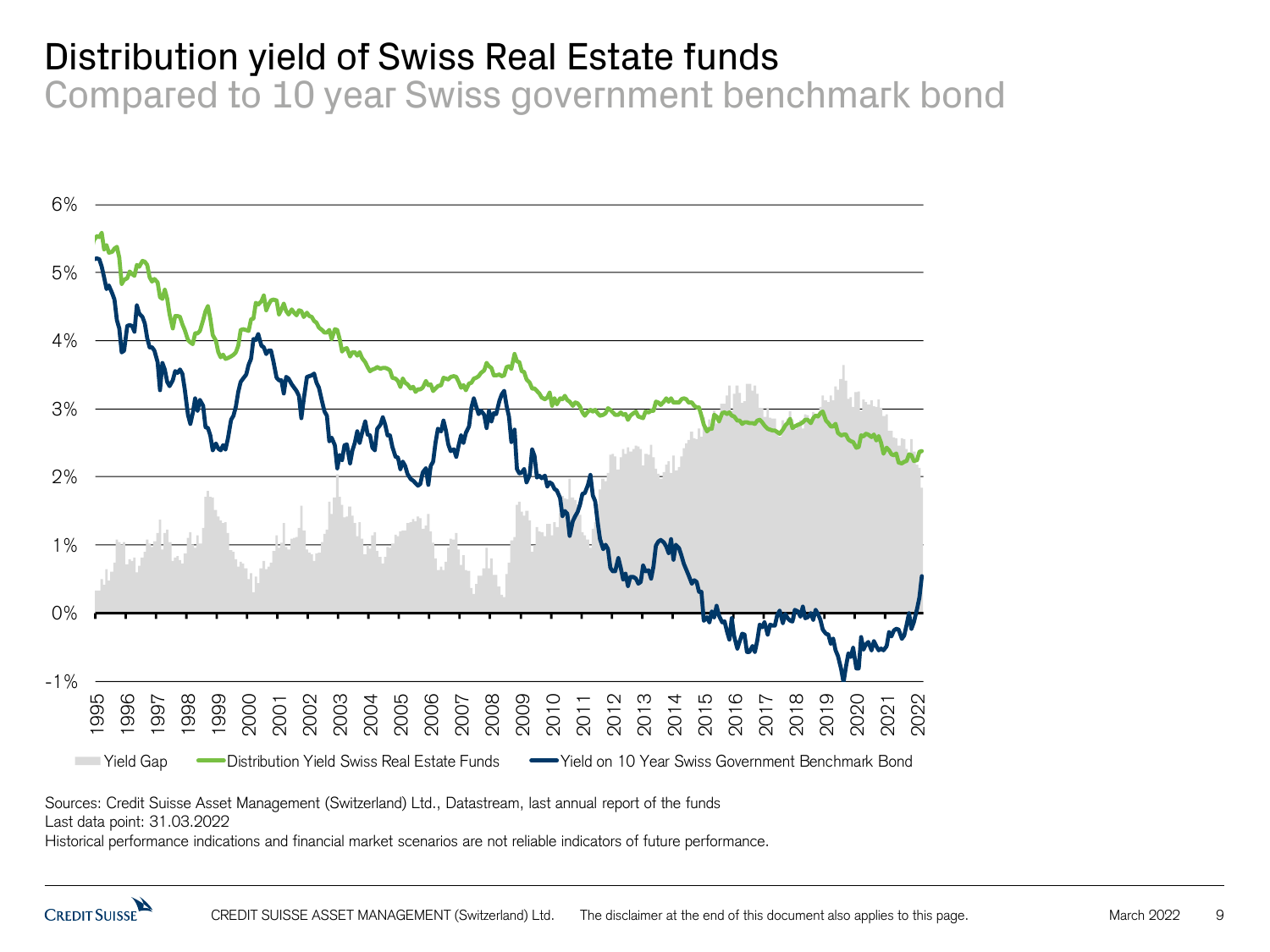#### Comparison of total expense ratios (TERREF GAV) Fund operating expenses of Swiss Real Estate funds



Source: Credit Suisse Asset Management (Switzerland) Ltd., last annual report of the funds Last data point: 31.03.2022

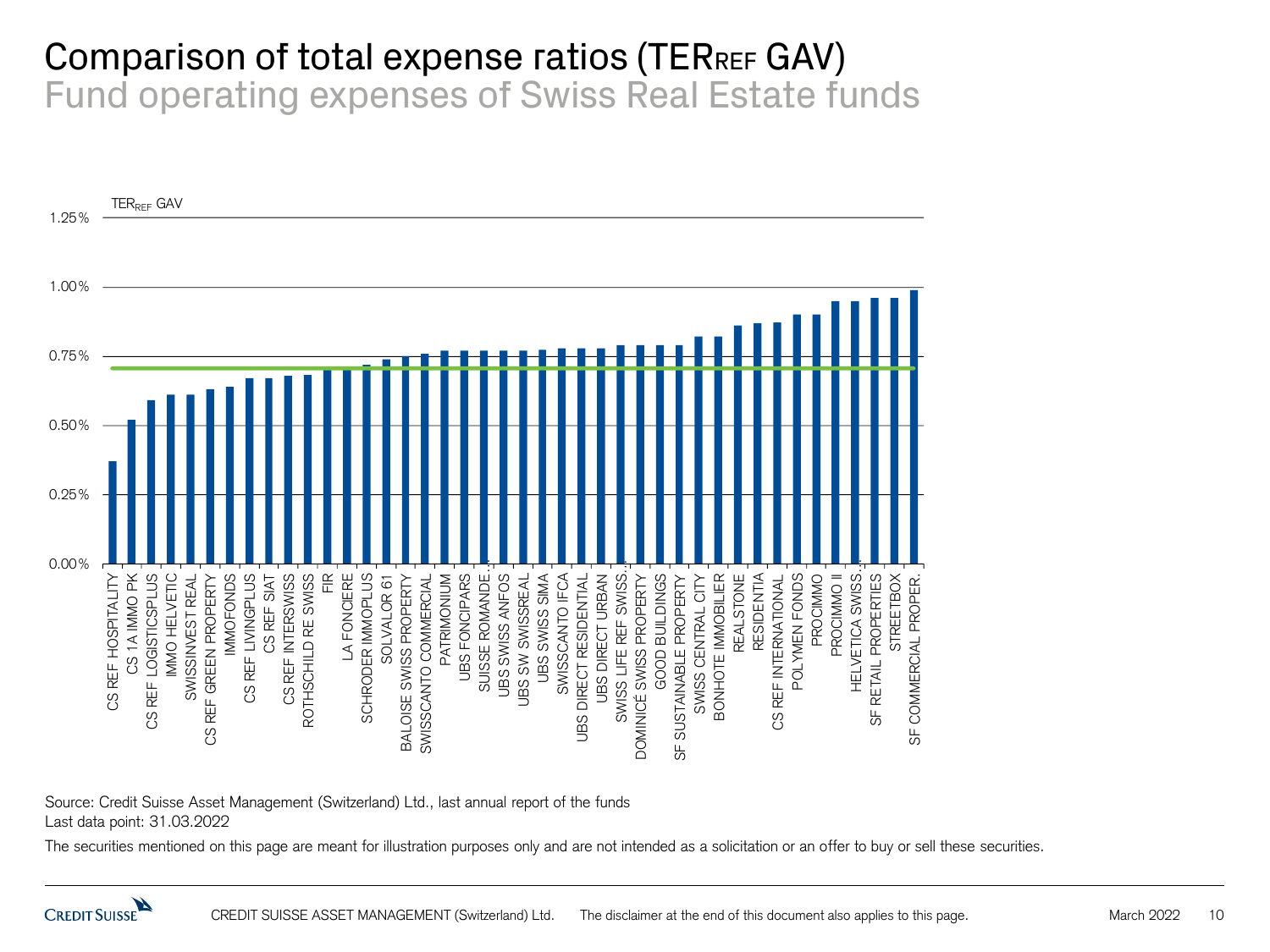#### Comparison of total expense ratios (TERREF MV) Fund operating expenses of Swiss Real Estate funds



Source: Credit Suisse Asset Management (Switzerland) Ltd., last annual report of the funds Last data point: 31.03.2022

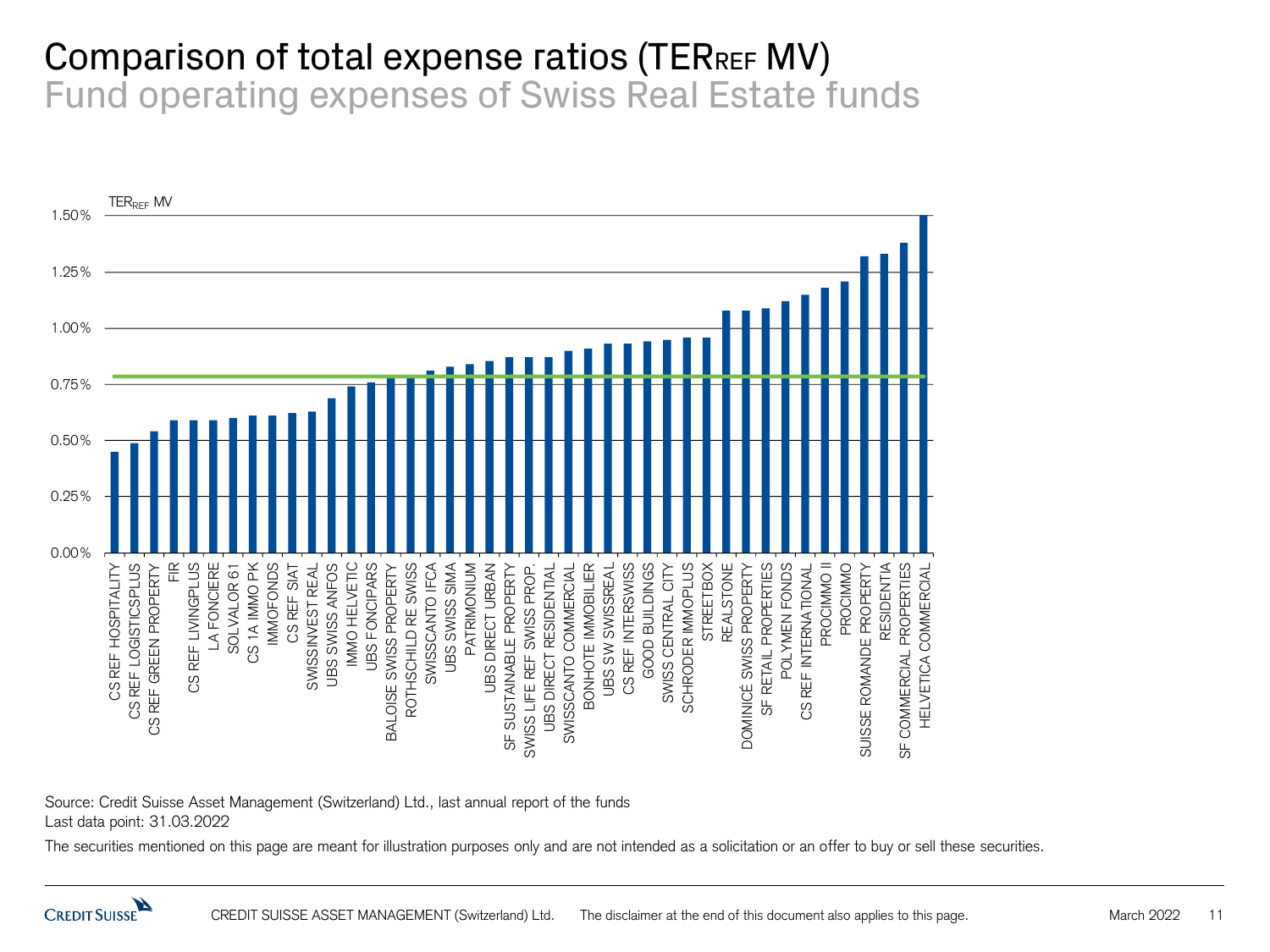# Third-party borrowings In % of aggregate market value



Sources: Credit Suisse Asset Management (Switzerland) Ltd., last annual report of the funds Last data point: 31.03.2022

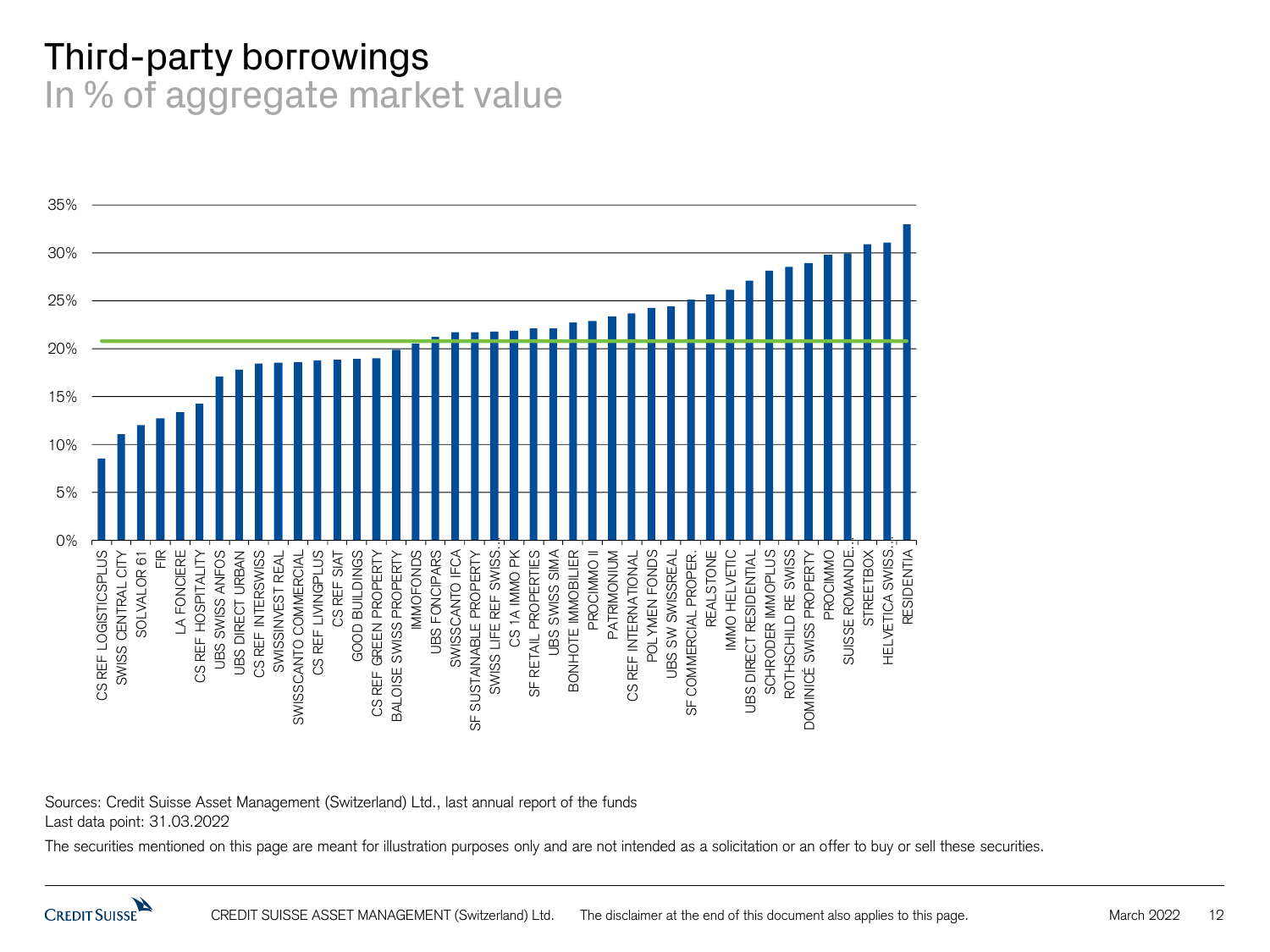# Swiss Real Estate funds at a glance

| Name                                     | Price      | 52 week |         | Performance |         | Vola. |         | <b>NAV</b> | Agio    | Distribution TERREE |       | Turnover               | Total market<br>Investment |                    | Property               |
|------------------------------------------|------------|---------|---------|-------------|---------|-------|---------|------------|---------|---------------------|-------|------------------------|----------------------------|--------------------|------------------------|
|                                          |            | high    | low     | <b>YTD</b>  | $-1v$   | -5 v  | 3 years | per unit   |         | yield (%)           | (MV)  | in mn CHF <sup>4</sup> | capitalization             | focus              | ownership <sup>5</sup> |
|                                          | 31.03.2022 |         |         |             |         | p.a.  | ann.    | (prov.)    |         |                     |       |                        | in mn CHF                  |                    |                        |
| <b>UBS SWISS SIMA</b>                    | 142.90     | 152.50  | 137.20  | $-3.8%$     | 5.2%    | 8.1%  | 10.6%   | 98.8       | 44.6%   | 2.3%                | 0.83% | 95.0                   | 10'236.4 Mixed             |                    | Indirect               |
| CS 1A IMMO PK 1.3                        | 1445.00    | 1505.00 | 1275.00 | $-1.0%$     | 12.8%   | 2.8%  | 12.5%   | 1259.0     | 14.8%   | 3.1%                | 0.61% | 30.6                   | 4'086.3 Mixed              |                    | Direct                 |
| CS REF SIAT                              | 238.40     | 254.75  | 233.00  | $-4.1%$     | 4.5%    | 6.0%  | 9.7%    | 159.1      | 49.9%   | 2.2%                | 0.62% | 41.5                   | 3'910.6 Residential        |                    | Indirect               |
| CS REF LIVINGPLUS                        | 165.60     | 185.20  | 163.20  | $-7.1%$     | $-3.9%$ | 6.3%  | 12.2%   | 110.8      | 49.5%   | 2.2%                | 0.59% | 43.3                   | 3'453.4 Residential        |                    | Direct                 |
| <b>UBS SWISS ANFOS</b>                   | 89.50      | 95.85   | 86.65   | $-3.7%$     | 4.4%    | 8.3%  | 10.9%   | 61.0       | 46.7%   | 2.0%                | 0.69% | 18.4                   | 3'178.4 Residential        |                    | Indirect               |
| CS RFF GREEN PROPERTY                    | 161.00     | 182.00  | 157.50  | $-7.1%$     | $-5.5%$ | 6.8%  | 13.2%   | 116.9      | 37.7%   | 1.9%                | 0.54% | 42.6                   | 3'160.7 Sustainability     |                    | Direct                 |
| CS REF INTERNATIONAL 2.3                 | 1015.00    | 1135.00 | 995.00  | 0.1%        | 0.1%    | 0.4%  | 9.6%    | 1040.6     | $-2.5%$ | 3.9%                | 1.15% | 26.2                   | 3'103.3 International      |                    | Indirect               |
| ROTHSCHILD RE SWISS                      | 160.30     | 179.00  | 155.10  | $-4.0%$     | 8.8%    | 8.8%  | 11.6%   | 120.8      | 32.7%   | 2.2%                | 0.79% | 27.3                   | 2'203.6 Residential        |                    | Direct                 |
| SWISS LIFE REF SWISS PROPERTIES          | 133.00     | 148.00  | 127.10  | $-0.1%$     | 5.9%    | 0.0%  | 0.0%    | 112.1      | 18.7%   | 2.0%                | 0.87% | 20.2                   | 2'154.6 Mixed              |                    | Direct                 |
| <b>IMMOFONDS</b>                         | 594.50     | 636.00  | 551.50  | $-3.7%$     | 9.0%    | 8.7%  | 10.3%   | 364.2      | 63.2%   | 2.3%                | 0.61% | 19.2                   | 2'087.6 Residential        |                    | Indirect               |
| <b>UBS FONCIPARS</b>                     | 141.80     | 148.30  | 126.50  | $-0.5%$     | 14.3%   | 11.0% | 11.4%   | 93.2       | 52.1%   | 1.8%                | 0.76% | 21.0                   | 2'020.8 Residential        |                    | Indirect               |
| <b>LA FONCIERE</b>                       | 146.50     | 159.50  | 140.80  | $-3.0%$     | 4.5%    | 8.3%  | 13.3%   | 93.6       | 56.5%   | 1.5%                | 0.59% | 18.1                   | 1'993.6 Residential        |                    | Mixte                  |
| SWISSCANTO IFCA                          | 170.90     | 181.00  | 159.70  | $-2.3%$     | 3.6%    | 5.8%  | 11.3%   | 119.0      | 43.6%   | 1.9%                | 0.81% | 18.9                   | 1'800.1 Residential        |                    | Indirect               |
| <b>REALSTONE</b>                         | 133.00     | 154.40  | 130.20  | $-8.8%$     | $-5.0%$ | 0.3%  | 13.9%   | 127.0      | 4.7%    | 2.7%                | 1.08% | 19.2                   | 1'784.3 Residential        |                    | Direct                 |
| <b>FIR</b>                               | 230.50     | 253.50  | 222.60  | $-3.4%$     | 4.0%    | 6.5%  | 10.2%   | 152.9      | 50.7%   | 1.8%                | 0.59% | 12.1                   | 1'757.1 Residential        |                    | Mixte                  |
| <b>SCHRODER IMMOPLUS</b>                 | 159.30     | 178.00  | 152.70  | $-2.6%$     | $-2.1%$ | 3.5%  | 13.4%   | 140.9      | 13.0%   | 3.0%                | 0.96% | 14.5                   | 1'701.4 Commercial         |                    | Indirect               |
| <b>CS REF INTERSWISS</b>                 | 184.00     | 223.00  | 178.50  | $-5.3%$     | $-8.6%$ | 2.0%  | 13.9%   | 193.2      | $-4.8%$ | 4.0%                | 0.93% | 18.6                   | 1'653.2 Commercial         |                    | Indirect               |
| <b>UBS SW SWISSREAL</b>                  | 68.85      | 82.00   | 67.15   | $-8.1%$     | $-6.3%$ | 3.5%  | 12.6%   | 63.6       | 8.3%    | 3.8%                | 0.93% | 29.5                   | 1'575.3 Commercial         |                    | Indirect               |
| SOLVALOR 61                              | 308.50     | 333.50  | 297.00  | $-6.5%$     | 2.0%    | 5.5%  | 11.7%   | 208.6      | 47.9%   | 1.7%                | 0.60% | 20.9                   | 1'562.3 Residential        |                    | Mixte                  |
| SF SUSTAINABLE PROPERTY                  | 148.50     | 160.30  | 141.30  | $-1.3%$     | $-1.1%$ | 5.2%  | 11.2%   | 120.8      | 23.0%   | 2.4%                | 0.87% | 14.9                   | 1'249.8 Residential        |                    | Direct                 |
| <b>IMMO HELVETIC</b>                     | 237.30     | 248.00  | 225.10  | $-2.5%$     | 8.7%    | 3.3%  | 11.0%   | 182.0      | 30.4%   | 2.8%                | 0.74% | 10.4                   | 1'234.0 Residential        |                    | Indirect               |
| SWISSINVEST REAL                         | 214.20     | 228.50  | 201.30  | $-2.2%$     | 9.3%    | 6.0%  | 11.5%   | 153.7      | 39.4%   | 2.1%                | 0.63% | 10.6                   | 1'132.2 Residential        |                    | Indirect               |
| <b>BONHOTE IMMOBILIER</b>                | 157.00     | 167.00  | 155.60  | $-2.6%$     | 1.4%    | 4.2%  | 8.4%    | 122.0      | 28.7%   | 2.0%                | 0.91% | 11.5                   | 1'124.2 Residential        |                    | Direct                 |
| <b>PATRIMONIUM</b>                       | 190.90     | 209.90  | 185.50  | $-6.2%$     | 2.4%    | 7.4%  | 13.4%   | 149.0      | 28.2%   | 1.9%                | 0.84% | 11.9                   | 1'027.9 Residential        |                    | Direct                 |
| CS REF LOGISTICSPLUS                     | 143.50     | 150.00  | 138.40  | $-4.3%$     | 4.1%    | 11.8% | 15.8%   | 103.6      | 38.5%   | 2.7%                | 0.49% | 13.7                   | 1'004.5 Logistics          |                    | Direct                 |
| <b>PROCIMMO</b>                          | 159.40     | 173.50  | 151.60  | $-5.0%$     | 1.9%    | 2.5%  | 14.6%   | 146.5      | 8.8%    | 3.4%                | 1.21% | 11.0                   |                            | 950.2 Commercial   | Direct                 |
| <b>UBS DIRECT RESIDENTIAL</b>            | 17.95      | 21.25   | 17.55   | $-7.0%$     | $-2.4%$ | 2.7%  | 15.3%   | 14.2       | 26.6%   | 2.3%                | 0.87% | 11.5                   | 834.1 Residential          |                    | Direct                 |
| <b>BALOISE SWISS PROPERTY</b>            | 145.70     | 152.50  | 140.00  | $-6.0%$     | n.a.    | n.a.  | n.a.    | 107.5      | 27.4%   | 9.9%                | 0.78% | n.a.                   | 815.8 Residential          |                    | Direct                 |
| SF RETAIL PROPERTIES                     | 116.60     | 136.00  | 114.00  | $-7.1%$     | $-1.1%$ |       | 13.5%   | 100.9      | 15.5%   | 3.7%                | 1.09% | 3.5                    |                            | 708.3 Commercial   | Indirect               |
| CS REF HOSPITALITY                       | 73.40      | 85.40   | 72.50   | $-5.1%$     | $-0.3%$ | 0.5%  | 14.7%   | 75.8       | $-3.2%$ | 3.1%                | 0.45% | 6.1                    | 624.4 Hospitality          |                    | Direct                 |
| SWISSCANTO COMMERCIAL                    | 110.50     | 128.00  | 109.00  | $-3.9%$     | $-0.8%$ | 0.8%  | 18.8%   | 104.8      | 5.5%    | 3.7%                | 0.90% | 3.5                    | 574.9 Mixed                |                    | Direct                 |
| <b>PROCIMMO II</b>                       | 140.00     | 149.00  | 134.50  | 0.0%        | 0.0%    |       |         | 120.3      | 16.3%   | 3.7%                | 1.18% | 5.7                    |                            | 553.0 Commercial   | Direct                 |
| <b>HELVETICA SWISS COMMERCIAL</b>        | 117.50     | 123.20  | 108.00  | 2.2%        | 8.3%    | 0.0%  | 0.0%    | 112.1      | 4.8%    | 4.5%                | 1.52% | 3.1                    |                            | 510.3 Commercial   | Indirect               |
| <b>UBS DIRECT URBAN</b>                  | 14.00      | 15.95   | 13.10   | $-6.0%$     | 0.4%    |       |         | 11.7       | 19.9%   | 2.4%                | 0.85% | 6.4                    | 503.9 Mixed                |                    | Direct                 |
| SWISS CENTRAL CITY                       | 119.00     | 124.00  | 119.90  | $-1.1%$     | n.a.    |       | 0.0%    | 107.8      | 10.4%   | 1.8%                | 0.95% | 6.9                    | 452.4 Residential          |                    | Direct                 |
| POLYMEN FONDS                            | 165.90     | 172.90  | 153.40  | 0.5%        | 5.8%    | 5.2%  |         | 137.3      | 20.8%   | 2.0%                | 1.12% | 2.5                    | 433.0 Residential          |                    | Direct                 |
| <b>DOMINICÉ SWISS PROPERTY</b>           | 124.40     | 130.80  | 115.00  | $-2.8%$     | 8.5%    |       |         | 119.9      | 3.8%    | 2.4%                | 1.08% | 4.0                    | 373.2 Residential          |                    | Direct                 |
| <b>GOOD BUILDINGS</b>                    | 144.80     | 148.80  | 133.00  | $-1.5%$     | 9.2%    |       |         | 117.1      | 23.7%   | 2.8%                | 0.94% | 4.3                    | 318.6 Residential          |                    | Direct                 |
| SUISSE ROMANDE PROPERTY                  | 112.20     | 118.40  | 105.00  | $-0.6%$     | $-0.4%$ |       |         | 118.6      | $-5.4%$ | 2.1%                | 1.32% | 1.9                    | 301.1 Residential          |                    | Direct                 |
| SF COMMERCIAL PROPERTIES                 | 90.10      | 102.50  | 85.10   | $-2.6%$     | $-6.4%$ | 0.0%  |         | 94.9       | $-5.1%$ | 4.7%                | 1.38% | 1.3                    |                            | 216.2 Commercial   | Indirect               |
| <b>STREETBOX</b>                         | 495.00     | 560.00  | 483.00  | $-6.8%$     | $-5.7%$ |       |         | 320.5      | 54.5%   | 3.0%                | 0.96% | 2.2                    |                            | 212.6 self storage | Direct                 |
| <b>RESIDENTIA</b>                        | 107.80     | 121.30  | 107.70  | $-6.3%$     | $-7.2%$ |       |         | 116.4      | $-7.4%$ | 2.8%                | 1.33% | 2.8                    |                            | 172.5 Residential  | Direct                 |
| SXI REAL ESTATE FUNDS BROAD <sup>3</sup> |            |         |         | $-4.2%$     | 2.4%    | 5.8%  | 9.4%    |            | 35.1%   | 2.4%                | 0.78% | 609.1                  | 61'560.8                   |                    |                        |

Sources: Credit Suisse Asset Management (Switzerland) Ltd., Datastream, last annual or semi-annual report of the funds Last data point: 31.03.2022

<sup>1</sup> CS 1a Immo PK is restricted to tax-exempt domestic occupational benefit institutions and tax-exempt domestic social insurance institutions and compensation funds.

<sup>2</sup> CS REF International is restricted to qualified investors as defined in art. 10, para. 3 CISA in accordance with art. 6, para. 1 CISO.

<sup>3</sup> CS REF International and CS 1a Immo PK are no constituents of the SXI Real Estate Funds Broad TR index

 $4$  Monthly turnover – average of the last 12 months.

<sup>5</sup> Taxation of Swiss real estate funds differs depending on whether a fund holds it properties in direct ownership or indirectly via real estate companies (affiliates of the fund). Historical performance indications and financial market scenarios are no reliable indicators of future performance. The performance data do not take into account the commissions and costs incurred on the issue and redemption of fund units. The securities mentioned on this page are meant for illustration purposes only and are not intended as a solicitation or an offer to buy or sell these securities. The securities mentioned on this page are meant for illustration purposes only and are not intended as a solicitation or an offer to buy or sell these securities.

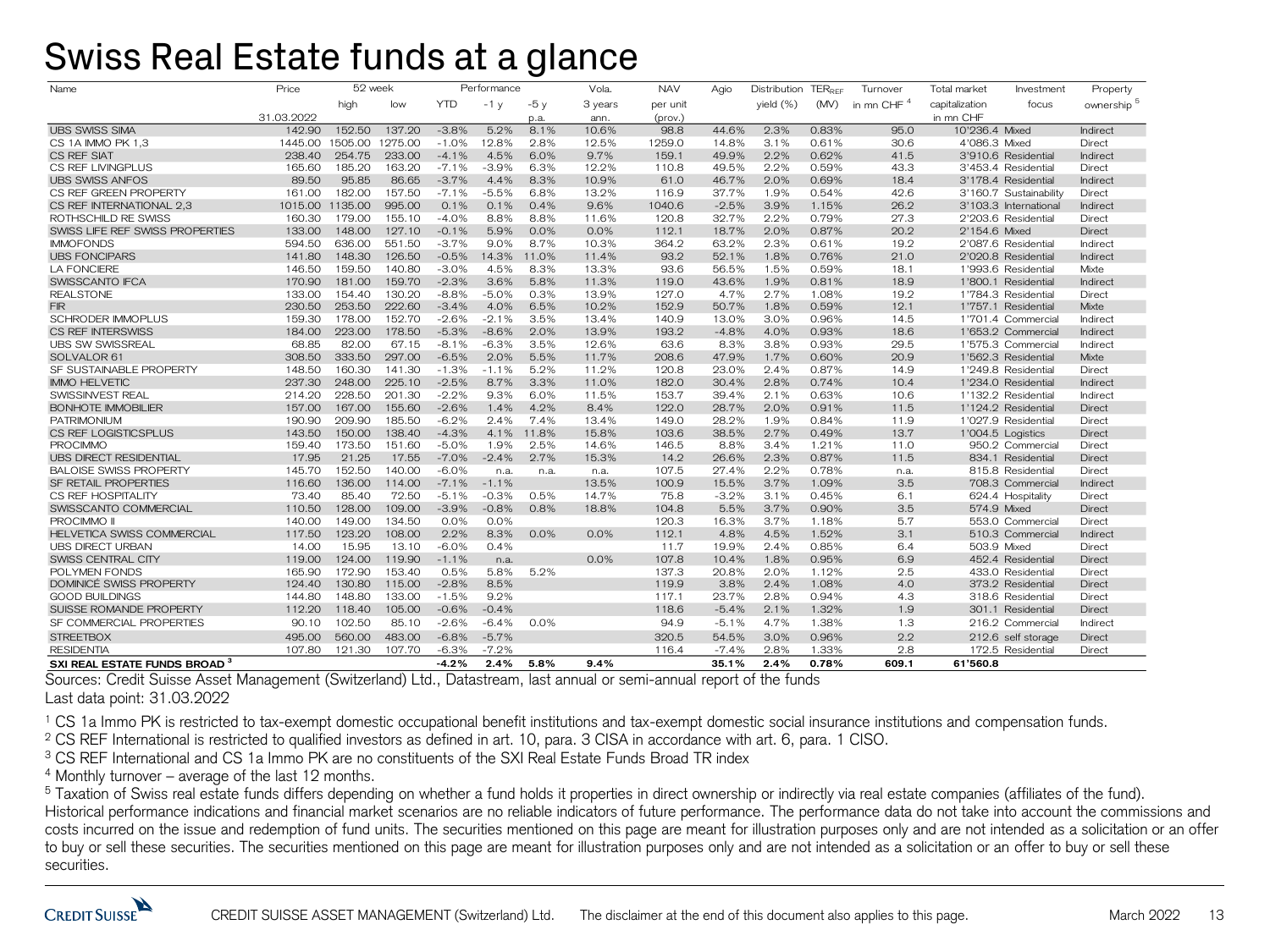#### Premium/discount of Real Estate investment companies Average premium: 20.7%



Sources: Credit Suisse Asset Management (Switzerland) Ltd., Datastream, last annual and semi-annual reports of the companies Last data point: 31.03.2022

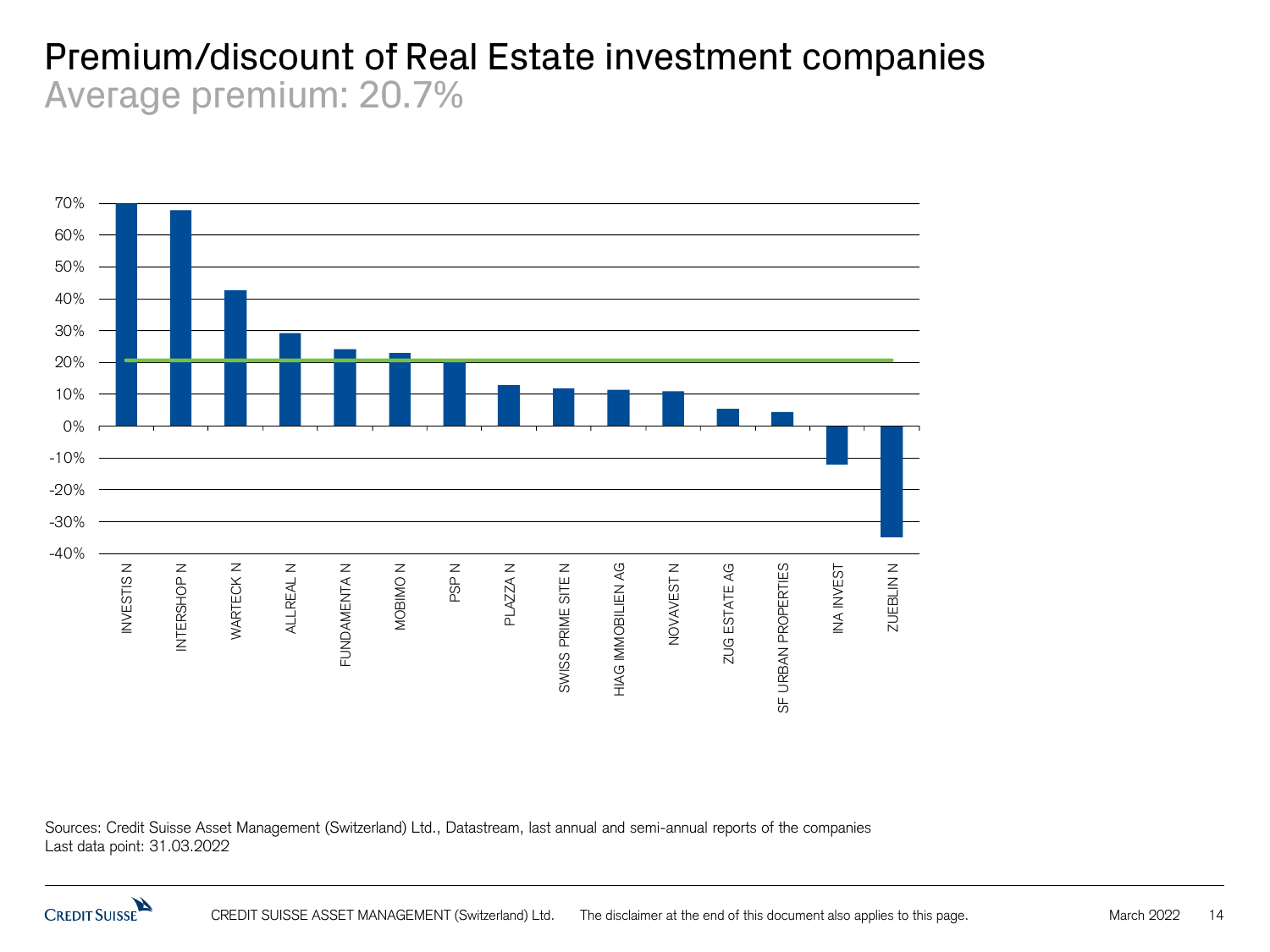# Historical development of Premiums and Agios

Swiss Real Estate investment companies vs. Real Estate funds



Sources: Credit Suisse Asset Management (Switzerland) Ltd., Datastream, last annual and semi-annual reports of the companies Last data point: 31.03.2022

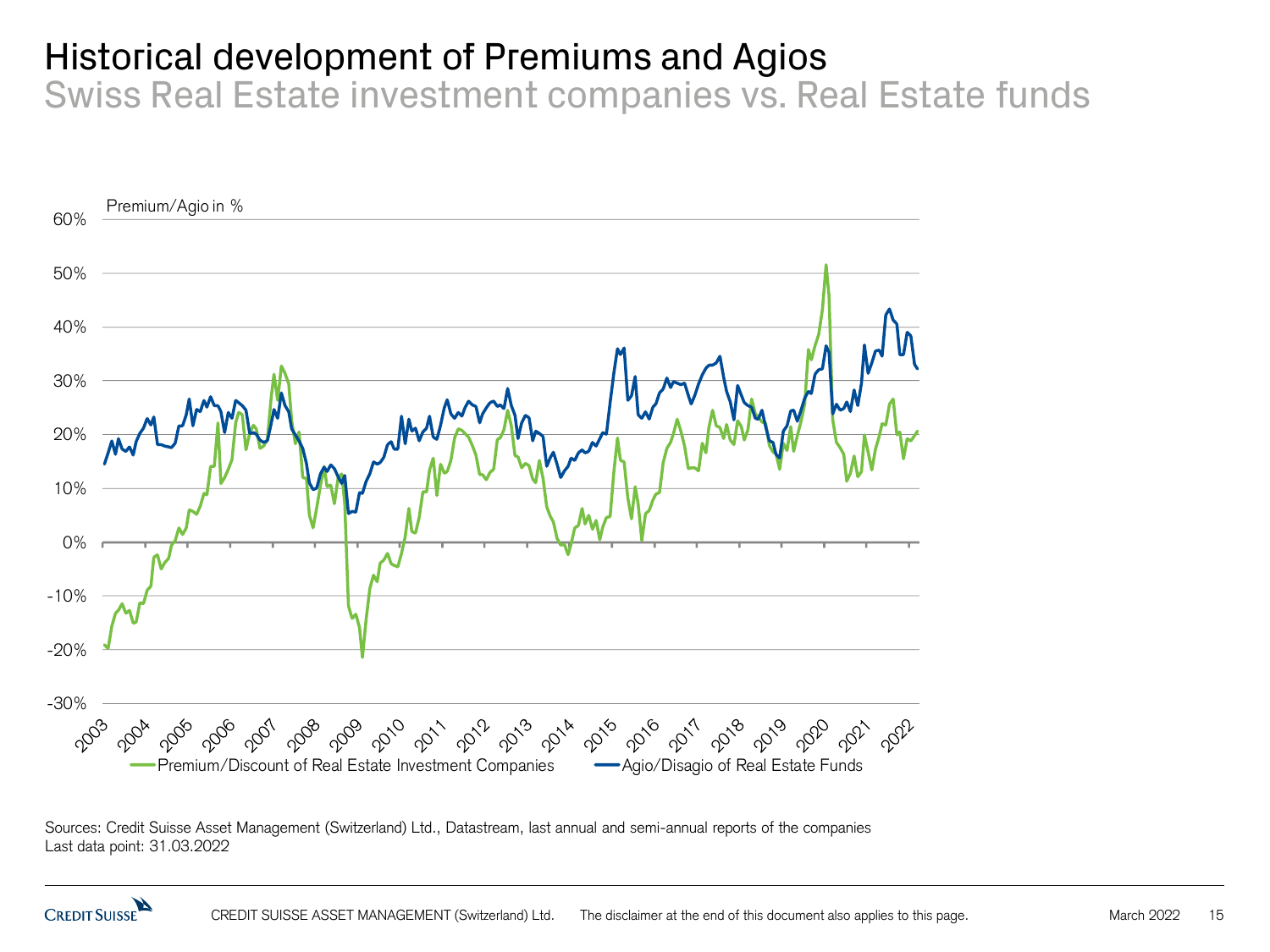# Distribution yield of Real Estate investment companies Distribution per share compared to the share price



Source: Credit Suisse Asset Management (Switzerland) Ltd., Datastream, last annual and semi-annual reports of the companies Last data point: 31.03.2022

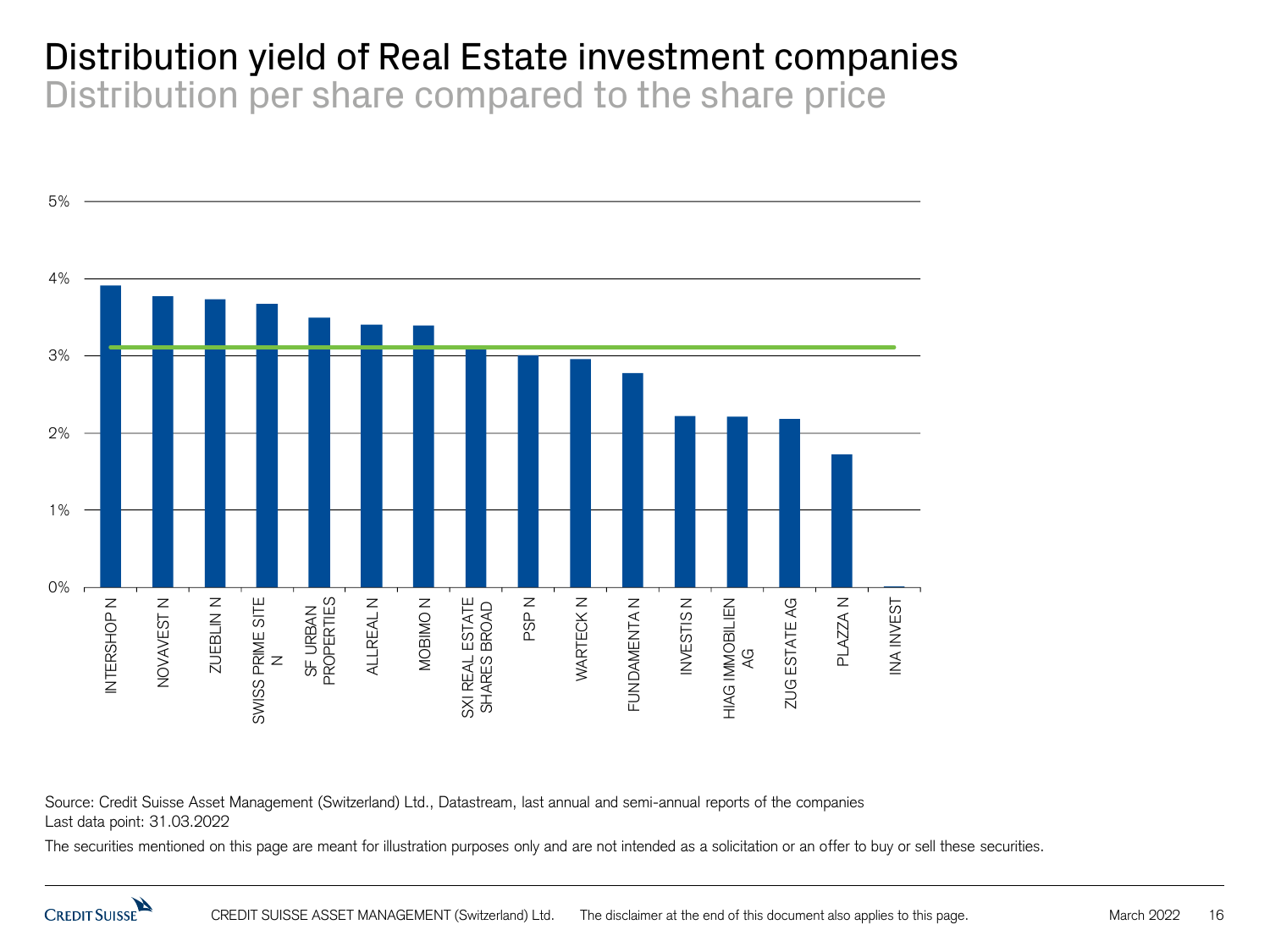# Swiss Real Estate investment companies at a glance

| Name                         | Price      | 52 week |         | Performance |         |      | Vola. | <b>NAV</b>        | Premium  | Distribution | Turnover | Market capi-    |
|------------------------------|------------|---------|---------|-------------|---------|------|-------|-------------------|----------|--------------|----------|-----------------|
|                              |            | high    | low     | <b>YTD</b>  | $-1v$   | -5у  |       | 3 years per share |          | yield (%)    | mn CHF   | talization (FF) |
|                              | 31.03.2022 |         |         |             |         | p.a. | ann.  | (prov.)           |          |              |          | mn CHF          |
| SWISS PRIME SITE N           | 91.25      | 99.30   | 87.05   | 3.6%        | 6.6%    | 5.4% | 17.4% | 81.56             | 11.9%    | 3.7%         | 232.4    | 7'000.6         |
| PSP <sub>N</sub>             | 121.60     | 126.20  | 105.80  | 6.9%        | 9.0%    | 9.6% | 18.1% | 100.60            | 20.9%    | 3.0%         | 189.1    | 5'577.5         |
| <b>ALLREAL N</b>             | 198.20     | 205.50  | 179.80  | $-1.9%$     | 7.8%    | 7.8% | 13.9% | 153.53            | 29.1%    | 3.4%         | 95.5     | 3'074.9         |
| MOBIMO <sub>N</sub>          | 295.00     | 334.00  | 288.50  | $-3.4%$     | 5.6%    | 5.7% | 12.7% | 239.95            | 22.9%    | 3.4%         | 53.6     | '947.5          |
| <b>INTERSHOP I</b>           | 639.00     | 655.00  | 568.00  | 4.4%        | 6.6%    | 9.8% | 18.1% | 380.62            | 67.9%    | 3.9%         | 11.8     | 697.5           |
| ZUG ESTATE AG                | 2020.00    | 2060.00 | 1940.00 | 2.0%        | 5.1%    | 5.2% | 15.3% | 1917.75           | 5.3%     | 2.2%         | 5.2      | 610.6           |
| <b>FUNDAMENTA</b>            | 19.80      | 20.20   | 18.80   | 1.8%        | 4.5%    |      |       | 15.94             | 24.2%    | 2.8%         | 4.0      | 595.2           |
| PLAZZA N                     | 349.00     | 350.00  | 318.00  | 3.6%        | 10.8%   |      | 7.5%  | 309.20            | 12.9%    | 1.7%         | 3.4      | 510.4           |
| <b>WARTECK N</b>             | 2370.00    | 2470.00 | 2310.00 | 0.0%        | 5.6%    | 8.5% | 7.6%  | 1661.47           | 42.6%    | 3.0%         | 3.8      | 396.9           |
| NOVAVEST N                   | 46.40      | 49.00   | 44.60   | $-0.2%$     | 4.2%    |      |       | 41.86             | 10.8%    | 3.8%         | 2.7      | 357.8           |
| <b>HIAG IMMOBILIEN AG</b>    | 104.00     | 116.50  | 92.20   | 9.5%        | $-2.6%$ | 1.0% | 19.9% | 93.35             | 11.4%    | 2.2%         | 5.9      | 499.3           |
| <b>INVESTIS</b>              | 112.50     | 112.50  | 92.00   | $7.7\%$     | 25.4%   |      | 11.8% | 64.60             | 74.1%    | 2.2%         | 6.2      | 326.4           |
| SF URBAN PROPERTIES          | 103.00     | 107.00  | 97.00   | 2.0%        | 7.8%    | 5.0% | 13.6% | 98.66             | 4.4%     | 3.5%         | 1.2      | 281.1           |
| INA INVEST N                 | 19.26      | 19.46   | 18.10   | 3.0%        | 1.7%    |      |       | 21.91             | $-12.1%$ | 0.0%         | 2.1      | 95.3            |
| <b>ZUEBLIN N</b>             | 26.80      | 29.80   | 25.00   | 0.0%        | 14.3%   | 5.9% | 22.9% | 41.22             | $-35.0%$ | 3.7%         | 0.4      | 46.4            |
| SXI REAL ESTATE SHARES BROAD |            |         |         | 2.9%        | 7.3%    | 7.1% | 13.8% |                   | 20.7%    | 3.1%         | 617.2    | 22'017.4        |

Source: Credit Suisse Asset Management (Switzerland) Ltd., Datastream, last annual and semi-annual reports of the companies Last data point: 31.03.2022

 $1$  Monthly turnover – average of the last 12 months

The securities mentioned on this page are meant for illustration purposes only and are not intended as a solicitation or an offer to buy or sell these securities. Historical performance indications and financial market scenarios are not reliable indicators of future performance.

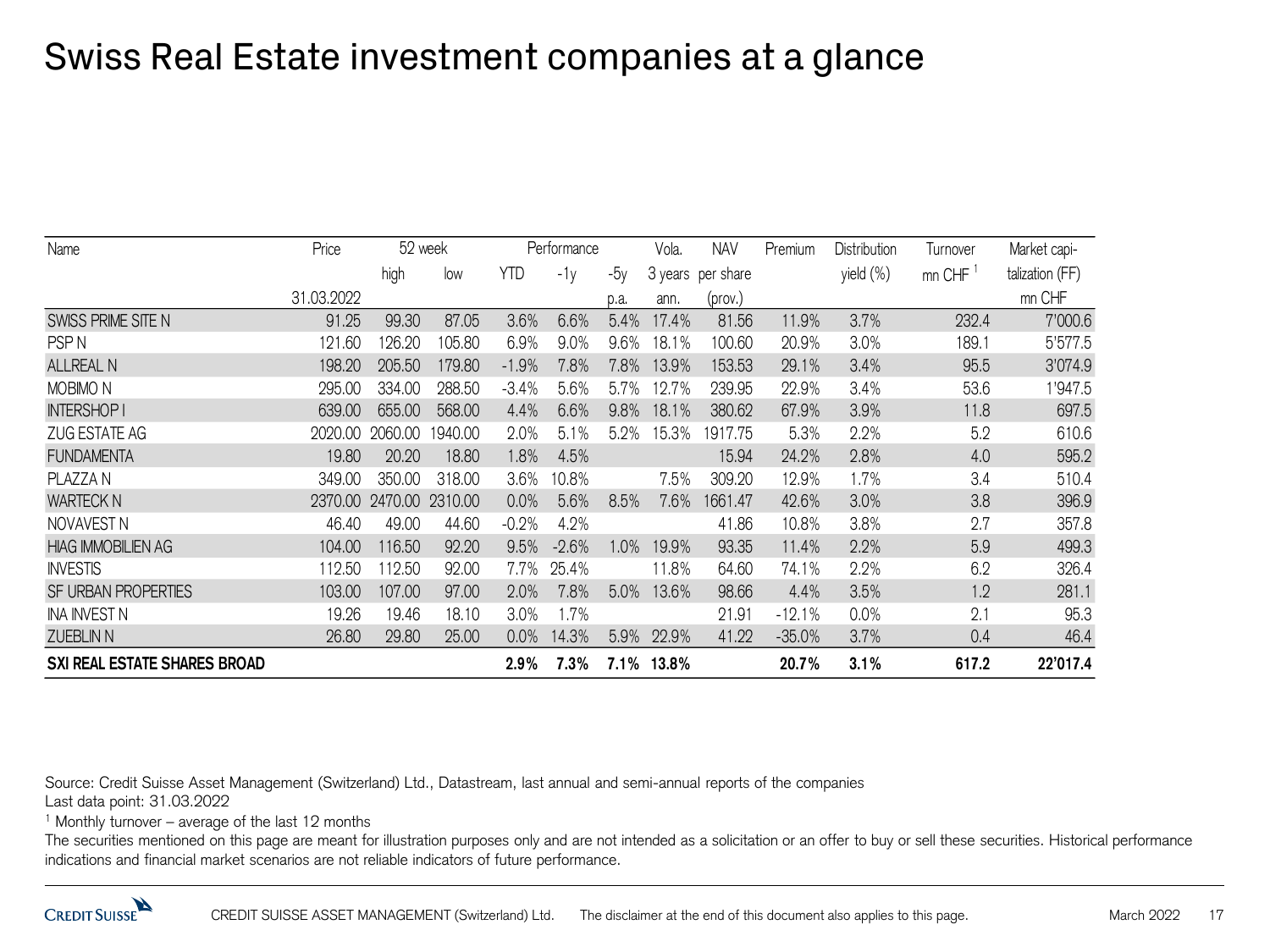# Global Real Estate Your contact partner



**Real Estate Strategies & Advisory Ulrich Braun** Managing Director

ulrich.braun@credit-suisse.com Phone +41 44 332 58 08<sup>1</sup>



#### **Real Estate Strategies & Advisory**

**Christian Braun, CIIA Director** 

christian.braun@credit-suisse.com Phone +41 44 333 44 00<sup>1</sup>



#### **Real Estate Strategies & Advisory Carolina Bocchini Director**

carolina.bocchini@credit-suisse.com Phone +41 44 333 75 671

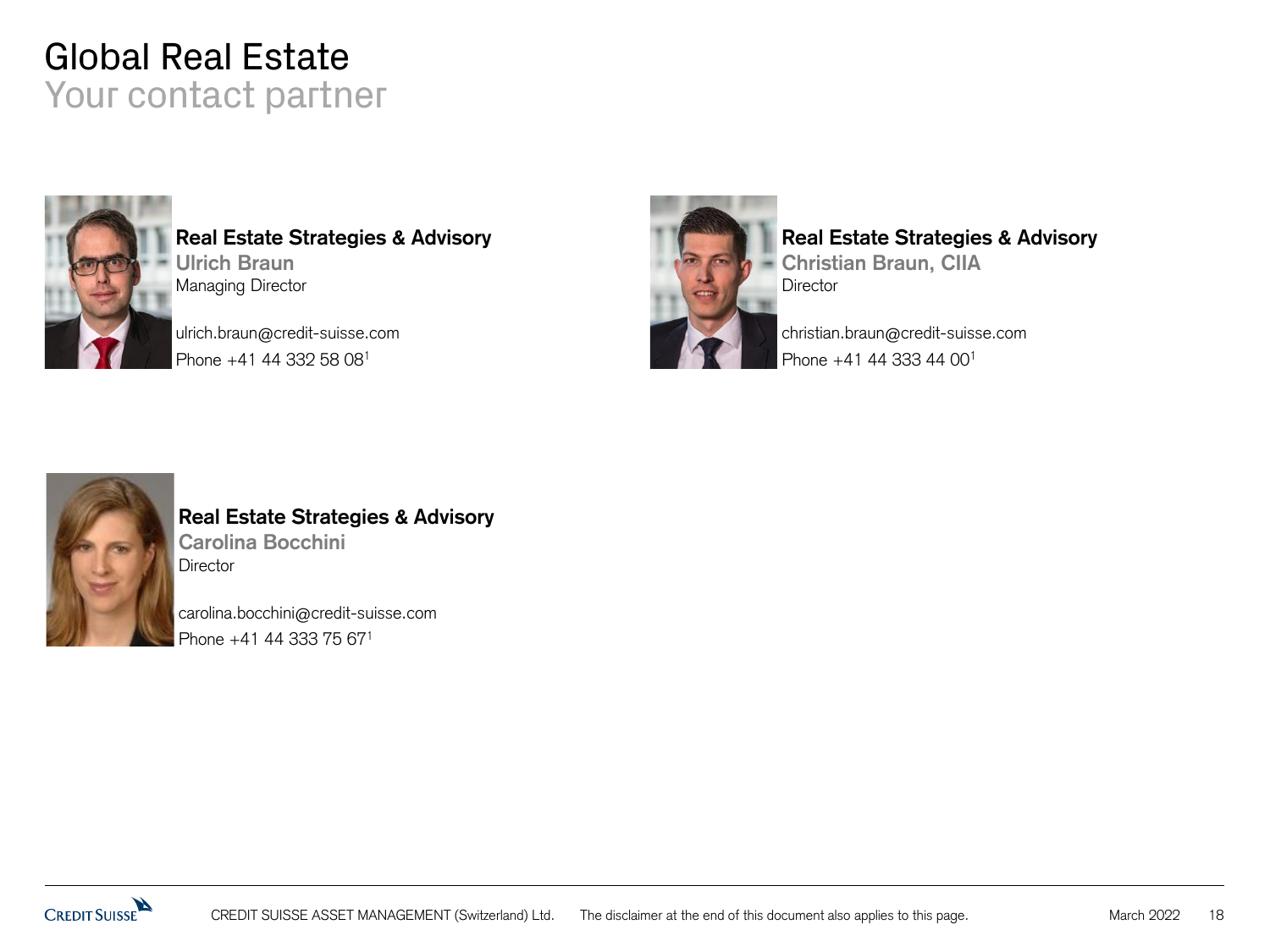# Disclaimer

"This material constitutes marketing material of Credit Suisse Group AG and/or its affiliates (hereafter "CS").

This material does not constitute or form part of an offer or invitation to issue or sell, or of a solicitation of an offer to subscribe or buy, any securities or other financial instruments, or enter into any other financial transaction, nor does it constitute an inducement or incitement to participate in any product, offering or investment.

Nothing in this material constitutes investment research or investment advice and may not be relied upon. It is not tailored to your individual circumstances, or otherwise constitutes a personal recommendation.

The information and views expressed herein are those of CS at the time of writing and are subject to change at any time without notice. They are derived from sources believed to be reliable. CS provides no guarantee with regard to the content and completeness of the information and where legally possible does not accept any liability for losses that might arise from making use of the information. If nothing is indicated to the contrary, all figures are unaudited. The information provided herein is for the exclusive use of the recipient.

The information provided in this material may change after the date of this material without notice and CS has no obligation to update the information.

This material may contain information that is licensed and/or protected under intellectual property rights of the licensors and property right holders. Nothing in this material shall be construed to impose any liability on the licensors or property right holders. Unauthorised copying of the information of the licensors or property right holders is strictly prohibited.

The full offering documentation including, the prospectus or offering memorandum, the key investor information document (KIID), the basic information document (Basisinformationsblatt) for Swiss products, the fund rules, as well as the annual and bi-annual reports ("Full offering documentation"), as the case may be, may be obtained free of charge in the languages listed below from the legal entity/entities indicated below or where available via FundSearch (am-credit-suisse/fundsearch).

Information on your local distributors, representatives, information agent, paying agent, if any, and your local contacts in respect of the investment product(s) can be found below.

The only legally binding terms of any investment product described in this material, including risk considerations, objectives, charges and expenses are set forth in the prospectus, offering memorandum, subscription documents, fund contract and/or any other fund governing documents.

For a full description of the features of the products mentioned in this material as well as a full description of the opportunities, risks, and costs associated with the respective products, please refer to the relevant underlying securities prospectuses, sales prospectuses, or other additional product documents, which we will be pleased to provide to you at any time upon request.

This material may not be forwarded or distributed to any other person and may not be reproduced. Any forwarding, distribution or reproduction is unauthorized and may result in a violation of the U.S. Securities Act of 1933, as amended (the "Securities Act"). The securities referred to herein have not been, and will not be, registered under the Securities Act, or the securities laws of any states of the United States and, subject to certain exceptions, the securities may not be offered, pledged, sold or otherwise transferred within the United States or to, or for the benefit or account of, U.S. persons. In addition, there may be conflicts of interest with regard to the investment.

In connection with the provision of services, Credit Suisse AG and/or its affiliates may pay third parties or receive from third parties, as part of their fee or otherwise, a one-time or recurring fee (e.g., issuing commissions, placement commissions or trailer fees).

Prospective investors should independently and carefully assess (with their tax, legal and financial advisers) the specific risks described in available materials, and applicable legal, regulatory, credit, tax and accounting consequences prior to making any investment decision.

The alternative investment fund manager or the management company, as applicable, may decide to terminate local arrangements for the marketing of the shares/units of a fund, including terminating registrations or notifications with the local supervisory authority.

Copyright © 2022 CREDIT SUISSE GROUP AG and/or its affiliates. All rights reserved.